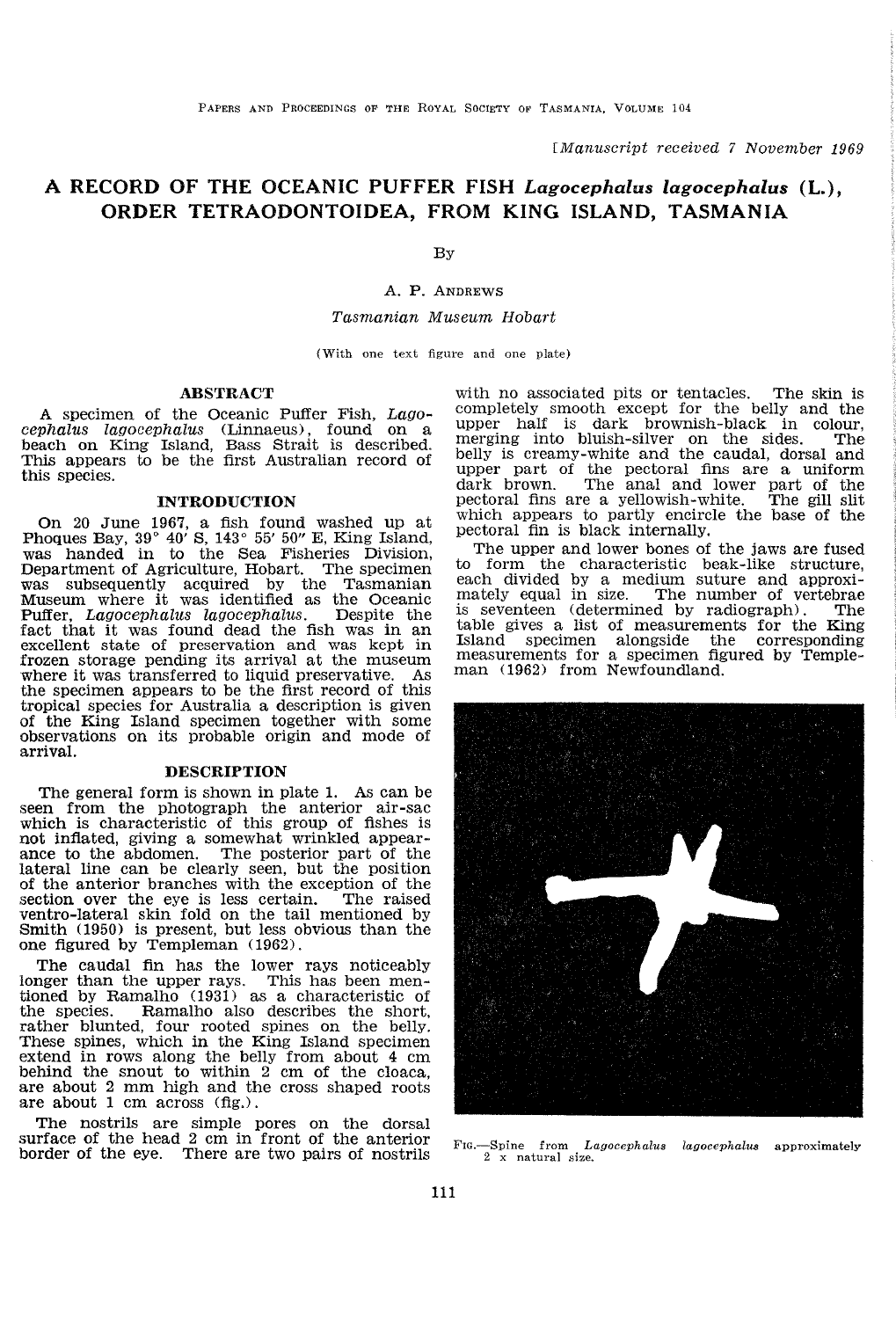This species is quite distinct and readily distinguishable from all the Tasmanian members of the Tetraodontoidea by:-

- (1) The presence of spines on the belly only;
- (2) The simple nostrils;
- (3) The large size (60 cm); and
- (4) The four rooted spines.

## DISCUSSION AND CONCLUSIONS

Lagocephalus lagocephalus is described by<br>Ramalho (1931) as being rare in the Northern<br>Atlantic, but more frequent in the Southern Mediterranean and tropical Atlantic Africa. Smith (1950) gives the distribution as 'widespread in the Atlantic and Indian Oceans' and mentions<br>that the species is primarily pelagic. It would seem<br>logical therefore to assume an Indian rather than logical therefore to assume an Indian rather than<br>Atlantic Ocean origin for the King Island fish.<br>As Munro does not credit the species to the As Munro does not credit the species to the<br>Ceylon or New Guinea lists (1955 and 1967 respec-<br>tively), the King Island specimen probably originated in the Southern Indian Ocean and was carried across on the west wind drift current. Sverdrup, Johnson and Fleming (1942) illustrate the course of this current as following an isothermal line linking the southern tip of Africa and the<br>Southern Australian coast and Bass Strait. They mention that in winter this current continues in part towards the Pacific along the Southern Australian coast, but during summer the current bends north before reaching the Australian con-<br>tinent.

The fact that the King Island fish was found on <sup>a</sup> west coast beach in winter would support the hypothesis that it followed a current of more

or less constant temperature eastwards to Australia. Although this could involve a distance of 7,000 miles or more it is not impossible when some of the peculiar characteristics of the fish are examined. Despite the fact that it is <sup>a</sup> feeble swimmer they are known for their ability to inflate the body with air and drift belly upwards with ocean currents (Smith, 1950). Like most of the other members<br>of the order Tetraodontoidea the flesh is presumably toxic and protected by a tough, leathery skin rendering the fish almost immune from attack by other animals.

The specimen has been placed in the Tasmanian Museum ichthyological collection, registration number D934.

### **ACKNOWLEDGMENTS**

The fish was obtained for the museum by Mr Fisheries Division, Department of<br>
phart. I am grateful to Dr R. McIntosh for a radiograph of the specimen.

#### **REFERENCES**

- MUNRO, I. S. R., 1955.—The Marine and Freshwater Fishes of<br>Ceylon. Department of External Affairs, Canberra.<br>1967.—The Fishes of New Guinea. Depart-<br>ment of Agriculture, Stock and Fisheries, Port Moresby,
- 
- 
- New Guinea.<br>RAMALHO, A., 1931.—*Lagocephalus lagocephalus*. Conseil Int.<br>Expl. Mer, Faune lehthyol. Antlantique Nord, Species<br>No. 406.<br>SMITH, J. L. B., 1949.—The Sea Fishes of Southern Africa.<br>Central News Agency, South Af
- 
- SVERDRUP, H. U., JOHNSON, M. W. & FLEMING, R. H., 1942.--The Oceanic Phetice-Hall, Inc.<br>TEMPLEMAN, W., 1962.--Record of the Oceanic Puffer, Lago-<br>TEMPLEMAN, W., 1962.--Record of the Oceanic Puffer, Lago-<br>cephalus lagocepha

# COMPARISON OF MEASUREMENTS OF THE KING ISLAND AND NEWFOUNDLAND SPECIMENS OF Lagocephalus lagocephalus

|                                                                                                                                                                                                                                                                                                                         | Kina Island         | Newfoundland      |
|-------------------------------------------------------------------------------------------------------------------------------------------------------------------------------------------------------------------------------------------------------------------------------------------------------------------------|---------------------|-------------------|
| Length (Snout—mid caudal fork)                                                                                                                                                                                                                                                                                          | $56.5$ cm           | $60.2$ cm         |
| Standard length<br><b>Sales</b><br><b>Alberta Common</b><br>1.1.1.1<br>$\cdots$                                                                                                                                                                                                                                         | 51.3 cm             | 53.0 cm           |
| Snout—tip of caudal (upper)<br><b>College</b><br>1.111<br>1.111<br><b>Sales</b><br>$\ldots$                                                                                                                                                                                                                             | 58.3 cm             | 62.8 cm           |
| Snout—tip of caudal (lower)<br>$\sim$<br>$\mathbf{1}$                                                                                                                                                                                                                                                                   | $60.8$ cm           | 64.5 cm           |
| Head (Snout—posterior border operculum)<br><b>Sales</b>                                                                                                                                                                                                                                                                 | $14.6 \text{ cm}$   | 15.8 cm           |
| Snout—Anterior border eye<br><b>Sales</b><br>$\mathbf{r}$                                                                                                                                                                                                                                                               | 6.4 cm              | 6.7 cm            |
| Snout—Mid cloaca<br>a constitution of the company of the company of the company of the company of the company of the company of the<br><b>Sales</b><br>1.1.1.1<br>$\sim$                                                                                                                                                | $35.0 \text{ cm}$   | 37.3 cm           |
| Snout-Dorsal origin<br><b>SALE</b><br>$\sim$ $\sim$ $\sim$                                                                                                                                                                                                                                                              | 36.7 cm             | 38.5 cm           |
| Snout—Anal origin and the same was<br>and the same<br>$\mathbf{r}$<br>$\sim$                                                                                                                                                                                                                                            | 38.3 cm             | 39.9 cm           |
| Dorsal fin, length 1st ray (longest)<br>$\sim$<br>$\sim$ $\sim$ $\sim$                                                                                                                                                                                                                                                  | $8.0 \, \text{ cm}$ | 9.6 cm            |
| Caudal fin, length lower ray (longest)<br><b>Service</b><br>$\sim$<br>$\sim$                                                                                                                                                                                                                                            | 11.1 cm             | $12.5 \text{ cm}$ |
| Gill slit height (vertical)<br>$\mathbf{r}$<br>$\cdots$                                                                                                                                                                                                                                                                 | $3.2 \text{ cm}$    | $4.5$ cm          |
| Longitudinal diameter eyeball<br><b>Service</b><br>$\ldots$<br>$\cdots$                                                                                                                                                                                                                                                 | $2.0 \text{ cm}$    | $2.0 \text{ cm}$  |
| Fin $rays:$                                                                                                                                                                                                                                                                                                             |                     |                   |
| Dorsal<br><b>Contract</b><br><b>Contract Contract</b><br>1.111<br>$\cdots$<br>$\cdots$                                                                                                                                                                                                                                  | $14 +$              | $15 +$            |
| Anal<br><b>Salar</b><br>$\cdots$<br>$\cdots$<br>1.111<br>$\cdots$<br>$\sim$<br>$\cdots$<br>$\cdots$<br>$\cdots$<br>1.1.1                                                                                                                                                                                                | 13.                 | 14                |
| Left Pectoral<br>$\cdots$<br>$\sim$<br>1.111<br>$\mathcal{L}(\mathcal{L}(\mathcal{L}))$<br>.<br>1.1.1<br>$\cdots$<br>1.1.1<br>Right Pectoral                                                                                                                                                                            | 15<br>$15 +$        | 15<br>16          |
| $\sim$<br>$\cdots$<br>.<br>$\cdots$<br>$\cdots$<br>1.1.1.1<br>.<br>$\cdots$                                                                                                                                                                                                                                             |                     |                   |
| Vertebrae<br>a contract and contract and contract of the contract of the contract of the contract of the contract of the contract of the contract of the contract of the contract of the contract of the contract of the contract of the co<br>and the same<br>$\cdots$<br>$\cdots$<br>$\cdots$<br>$\cdots$<br>$\cdots$ | 17                  | 17                |